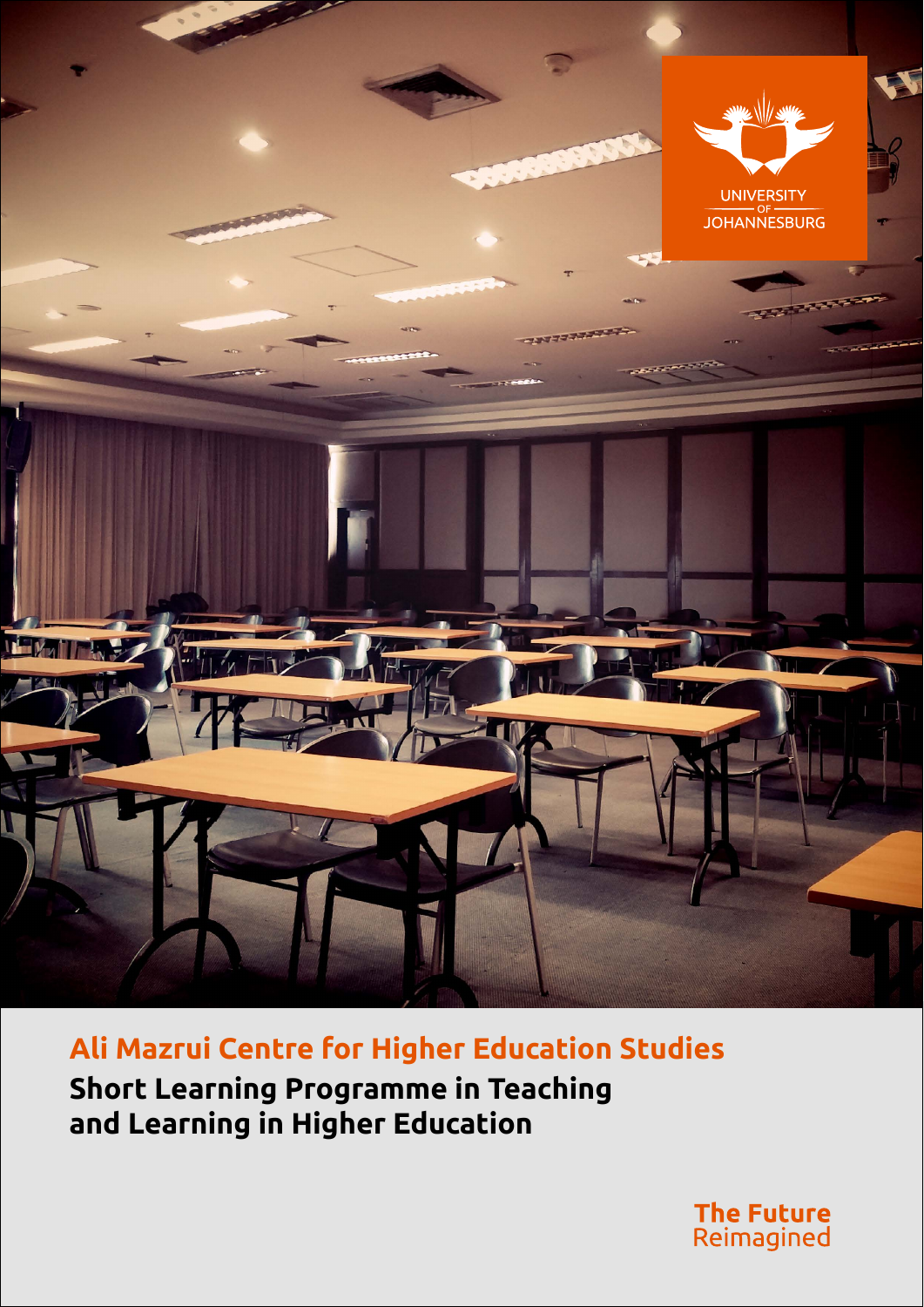## **The Programme**

The Faculty of Education of the University of Johannesburg is offering a Short Learning Programme (SLP) in Teaching and Learning in Higher Education. Successful candidates qualify for a certificate from the University of Johannesburg or for a credit bearing online module that will articulate towards a Master's degree in Higher Education Studies subject to approval by the Council on Higher Education (CHE).

The purpose of this course is to introduce students to fundamental theories, approaches, and practices in higher education teaching and learning, and thus provide a pedagogical foundation for effective university teaching and practical instructional design strategies. Drawing from different conceptual approaches, such as 'researchbased education', 'learner-centred instruction', 'collaborative learning' etc., the SLP provides diverse perspectives on methodologies of teaching and learning in higher education. The SLP also covers the different contexts and challenges of teaching and learning in higher education. It discusses the challenges of balancing research and teaching in higher education and identifies a range of instructional strategies to effective university teaching.

The SLP gives students a comprehensive overview of the diverse perspectives and strategies of teaching and learning, course design, learning technologies, supervision, and evaluation in higher education. Students will be familiar not only with the peculiar characteristics of teaching and learning in the context of higher education, but also the overall ethical dimensions and professional responsibility associated with teaching and learning in higher education institutions. The SLP equips students with the conceptual and practical tools needed to engage in teaching processes in higher education institutions addressing complex instructional challenges. Through a combination of conceptual and empirical readings, online lectures, webinar group discussions, presentations, and a written assignment, course participants will explore a range of topics relevant to teaching and learning in higher education.

### **Programme Content**

The programme covers the following topics:

**1. Perspectives and strategies of teaching and learning in higher education**

This section introduces teaching and learning in higher education. It discusses the leading concepts, theories, and perspectives on effective teaching methods in higher education.

#### **2. Learning environments and learning technologies**

The teaching and learning environment in higher education has always been dynamic, incorporating new instructional paradigms, technologies, and techniques. This section discusses the complex interaction between new learning environments, technologies, and teaching methodologies.

#### **3. Course design and supervision**

Higher education has the aim of creating an environment for communities of learning, dialogue, and research to develop high-level critical thinking skills. This section discusses the fundamental principles and innovative ideas on course design methods and supervision in higher education institutions.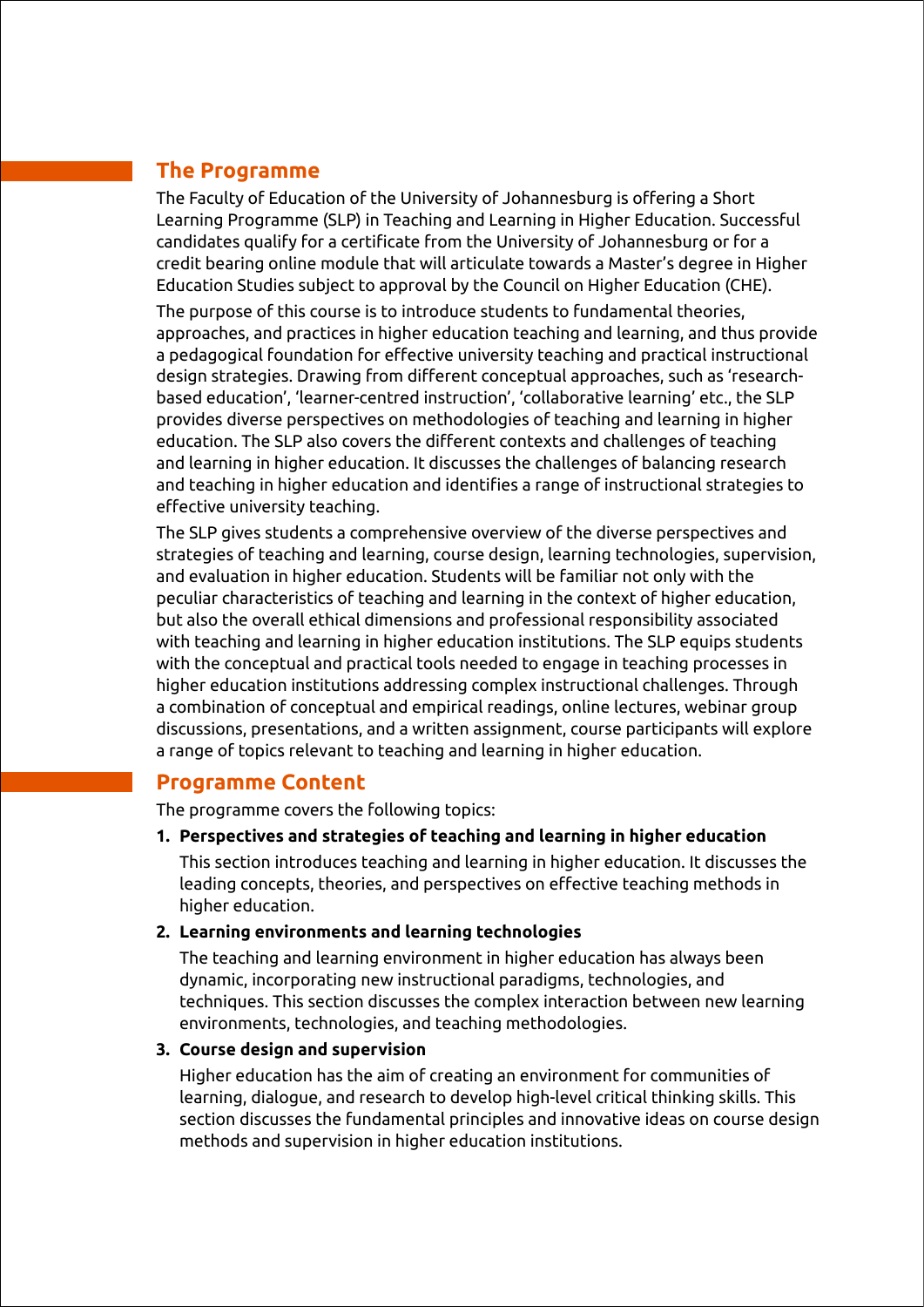#### **4. Assessment and feedback**

This section discusses the various assessment methods for effective feedback mechanisms in teaching and learning in higher education. Best practices from different higher education institutions will be discussed in the class.

**5. Professional responsibility as a university teacher, including ethical and relational aspects related to teaching**

The ethical issue in teaching and learning in higher education will be the topic at the end of the model. Focusing mainly on South African higher education, this section highlights the ethical challenges and policy frameworks within the South African higher education system.

#### **Programme Leader**

Dr Phefumula Nyoni

### **Who Should Attend**

The course will be valuable for students in their career as educator, researcher, policy advisor and advocator. They will add value to the education sector, contributing to crucial debates and initiatives that have a direct bearing on the developments and policy processes of the tertiary sector. Students will be professionally fit to critically engage in both theoretical and policy dialogues on higher education issues. Moreover, they will benefit the society at large by extending their critical thinking and problem-solving skills to their various workplaces, in building visionary educational communities.

#### **When**

The first intake for this Programme is in July 2022.

### **Admission Requirements**

Prospective candidates will need to have obtained a previous qualification with honours or a postgraduate diploma in the field of Education, Social Science or related fields as per the National Qualifications Framework (NQF) Level 8 qualification (or equivalent) to be admitted to the programme.

A minimum of 65% completion in the approved honours or a postgraduate diploma or the equivalent is also required.

Prior learning will be recognised as an integral part of education and academic practice if the candidate has a basic and general understanding and knowledge about the field of Education.

### **Mode of Delivery**

Online interactive platforms will be used. Course coordinators and presenters will engage students through utilising not only the UJ Learning Management System but also through other webinar platforms, including Zoom, social media chat rooms and online calls.